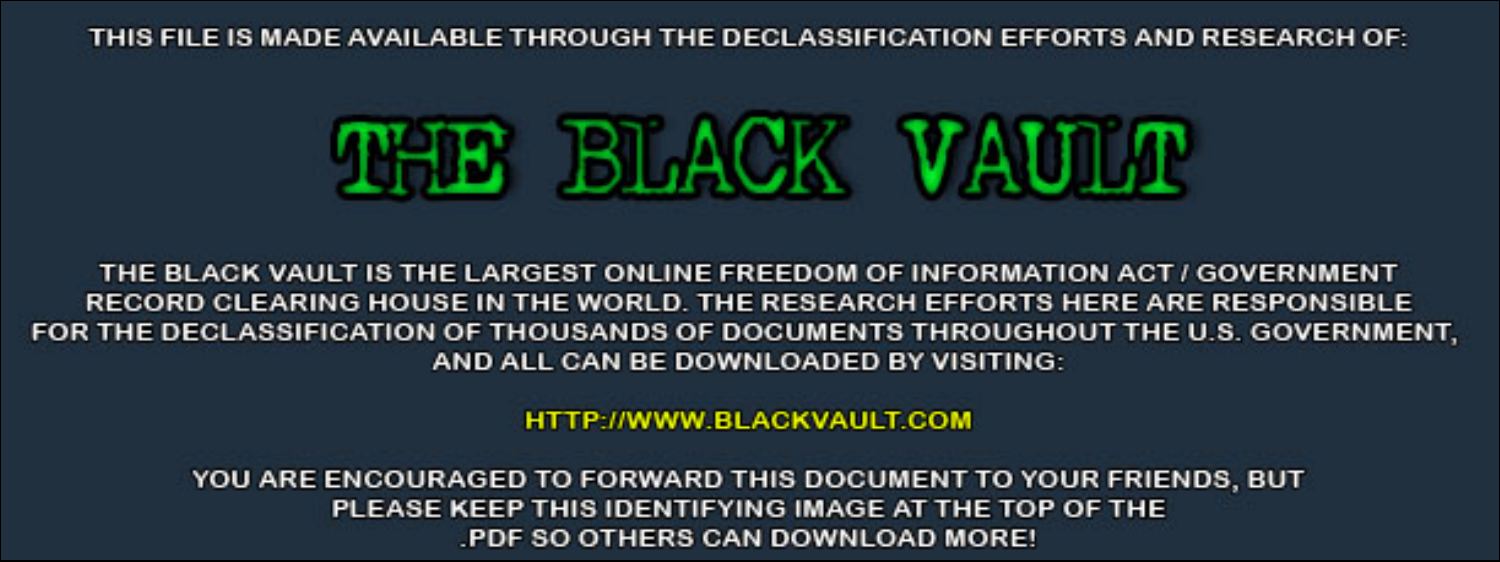# **(U) Cryptologic Almanac 50th Anniversary Series**

## **(U) QUIS CUSTODIET IPSOS CUSTODES?**

(U) Traditionally, the United States never had civilian or national intelligence organizations. The intelligence community as we now know it originated in the experiences of World War II. The organizations which comprise the community were established in the immediate postwar years, but have evolved considerably in function and methodology.

(UlI-FOUO) NSA and the American cryptologic effort, both communications intelligence (COMINT) and communications security (COMSEC), evolved under many influences or pressures -- target changes, technological challenges, customer requirements and feedback, and a mosaic composed of the experiences of thousands of talented cryptologists. Some changes on specific issues were induced by official committees or boards.

(U) The origins of NSA may be traced to two important government studies. In 1948-49, the Stone Board, convened by the secretary of defense and chaired by RADM Earl Stone, resulted in the first centralized cryptologic organization, the Armed Forces Security Agency (AFSA). The Brownell Committee of 1952, led by New York lawyer George Brownell at the request of President Harry Truman, identified flaws in AFSA's structure and processes, and recommended changes that transformed the organization into NSA.

 $-(U/FOUO)$  The situation was not static. Once NSA was established, there were questions about its successes and failures, and its potential. As technology changed, officials and scientists alike questioned whether the Agency was making the best use of new discoveries or responding adequately to new developments in its targets. NSA, therefore, was examined directly by high-level boards and committees from outside, and changed in response to their recommendations.

(V) President Dwight Eisenhower, after taking office in 1953, had to deal with the growing Cold War confrontation with the USSR. In shaping the *V.S.* response to this ideological, political, and military conflict, Eisenhower drew on his inside knowledge of government workings, acquired as a military officer with considerable time at high Washington levels. He was also concerned with the intelligence community, and here drew on his experience as an astute user of intelligence during World War II.

(V) In many ways, the legacy of committees from the Eisenhower presidency is still with

Declassified and approved for elease tl~l hlSA, ()n 04-10-2007 pursuant to E.O. 12958, as amended. MDR 51909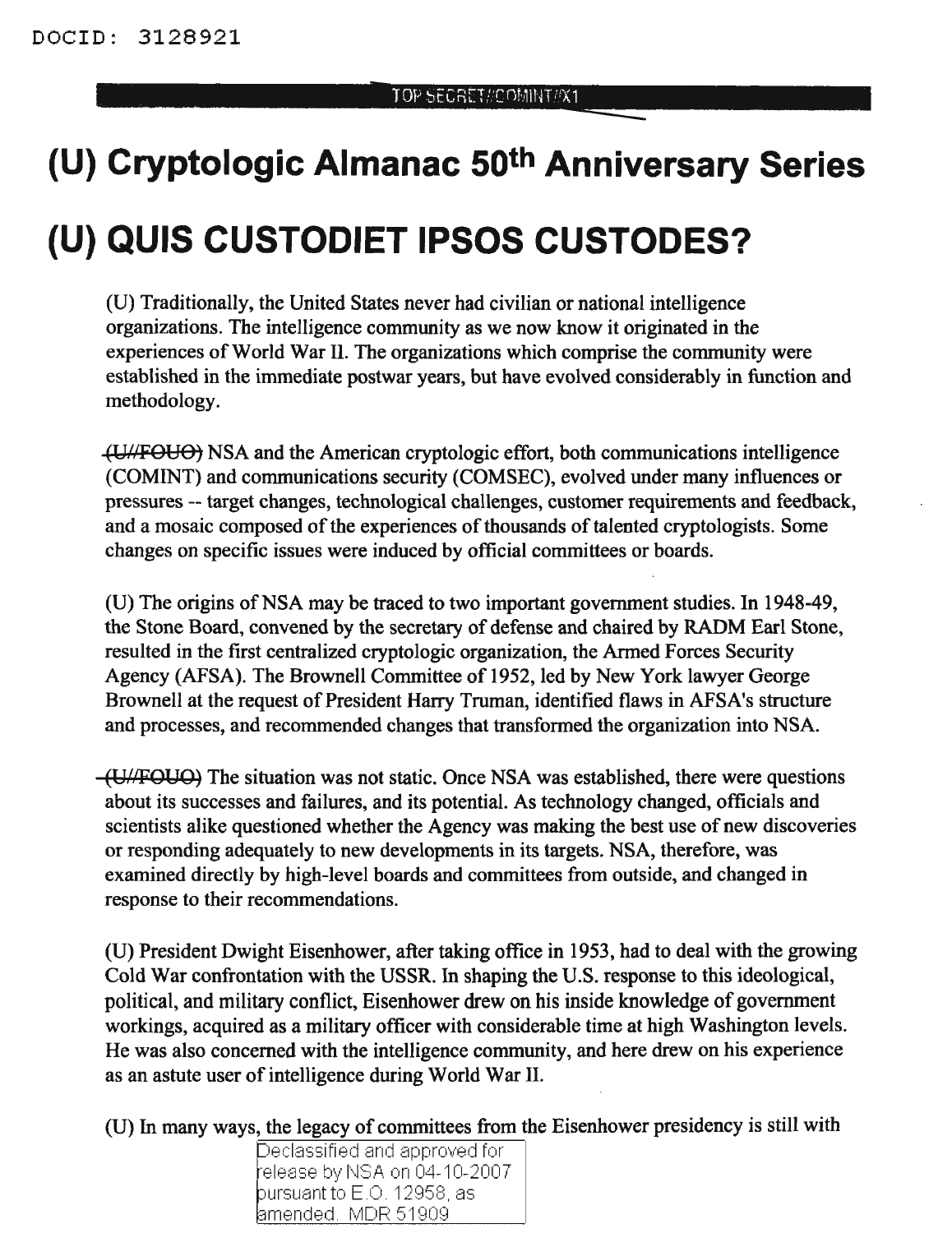us. The adoption of many of their recommendations changed both structure and function at NSA. Some results are still with us directly; others only began a process of evolution, so that NSA still lives with their descendants.

#### **(U)H.P.ROBERTSON**

 $-\frac{\text{(S/SE)}}{\text{In}}$  In 1953, not long after assuming the presidency and as confrontation with the Soviet Union deepened in the Cold War, Dwight Eisenhower appointed a committee to look into America's strategic vulnerabilities and to assess intelligence warning against the USSR.

-(S/SI). Despite the fact that the committee had received its charge from the highest levels of government, the director of NSA, LTG Ralph Canine, strongly opposed allowing committee members access to COMINT. However, given this high-level concern about warning, Canine established his own committee to study the same issue, but composed of people who already held COMINT clearances. The committee chairman, Dr. H. P. Robertson from the California Institute of Technology, sat on the NSA Scientific Advisory Board (NSASAB). Other committee members also served on NSASAB or were cleared individuals from the Department of Defense.

(TS//SI) Robertson's committee found that NSA used by the Soviet Union World War II, early cryptologic breakthroughs on Soviet machine systems had been betrayed to Moscow by an insider, William Weisband. He had worked in the Army COMINT organization from World War II to the 1950s, prompting Soviet adoption of more sophisticated systems.

## **(U) HOOVER**

(U) In the presidential campaign of 1952, Eisenhower had charged the previous two administrations with inefficiency and outright corruption. Therefore, in 1954 he commissioned former president Herbert C. Hoover to study U.S. government operations as a whole and make recommendations for improved, more efficient operations.

(U) Hoover delegated the study of the intelligence community to a subcommittee under retired general Mark Clark. He had directed the Italian campaign during World War II, had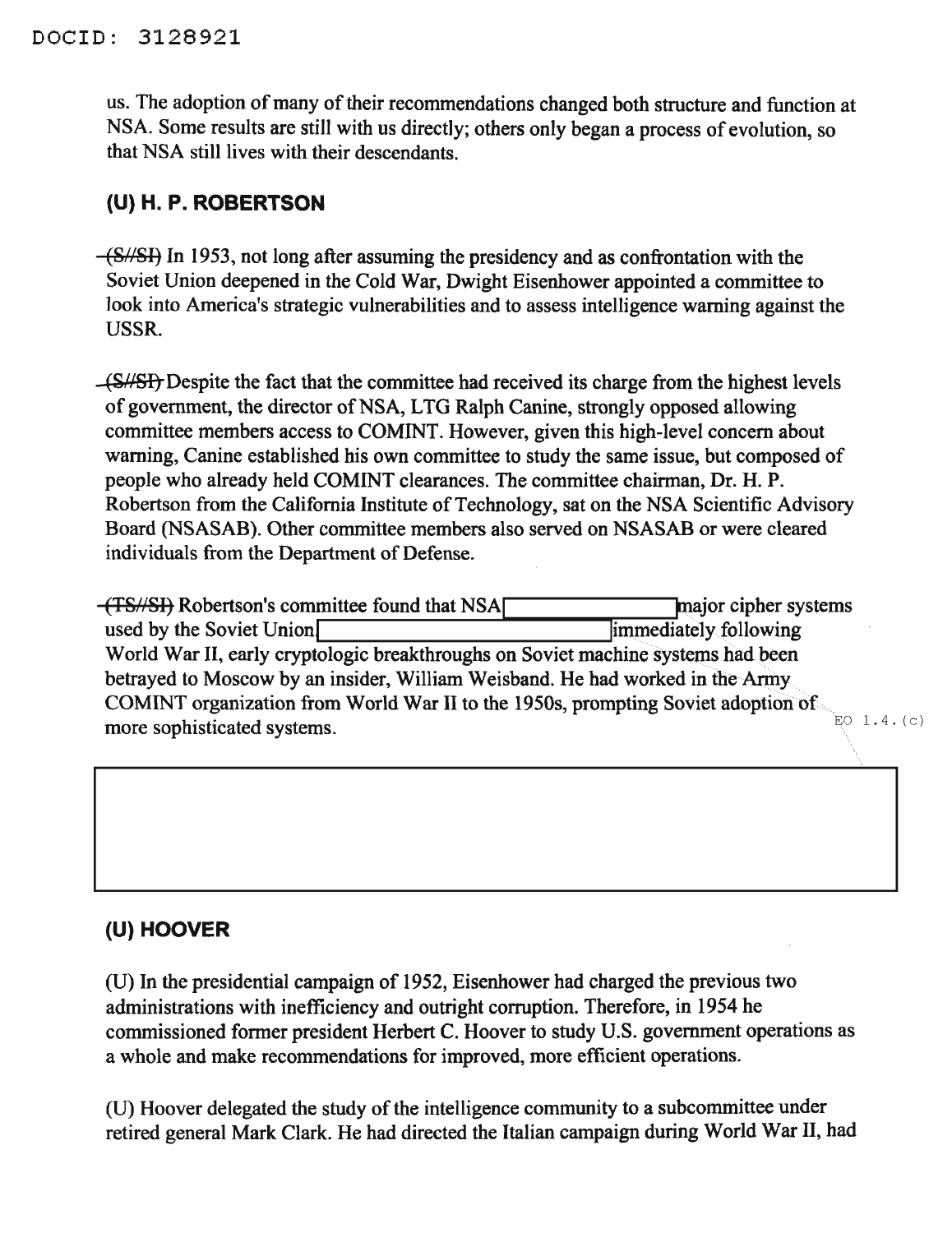been the U.S./UN commander in the Korean War, and had been a user of COMINT in both positions.

(U1fFOUO) Clark's subcommittee made numerous recommendations, including increased authority for the director, NSA, and enhanced status within the military departments for the Service Cryptologic Agencies (the title "Agency" was changed to "Element" in the 1970s). The subcommittee also proposed better pay for NSA employees, including creation of "supergrades." General Canine, then DIRNSA, supported all these.

(8//81) The subcommittee also recommended a major effort against Soviet high-grade ciphers, with people and funding equivalent to the atomic bomb project in World War II. General Canine supported this item as well, but argued for more deliberate speed than "allout attack."

..(.810ne other recommendation was more controversial, however. The Clark subcommittee proposed that NSA assume additional authority over electronic intelligence (ELINT), which was then under control of the military departments. General Canine, who had constant struggles with the military over his existing authorities, was less than enthusiastic about a new struggle over ELINT. The issue would return.

#### **(U) KILLIAN**

(U//FOUO) Another Eisenhower group of 1954 was chaired by Dr. James Killian, president of the Massachusetts Institute of Technology; the chairman had good credentials with the president -- Killian later became Ike's science advisor. Like the Robertson Committee, Killian's was charged with studying America's strategic warning in case of Soviet nuclear attack, and was nicknamed the "Surprise Attack Committee." Killian delegated intelligence matters to a subcommittee led by Edward Land, inventor of the Polaroid Camera.

(SNSI) Land and his colleagues were interested primarily in long-range reconnaissance. They supported the CIA in developing a high-altitude recon aircraft, which eventually became the U-2 project. Another important recommendation was that the United States make greater efforts to do reconnaissance by space satellites. Although many committee members thought first in terms of photoreconnaissance, they also recommended collection ofELINT and COMINT by satellite.

-(S//SI, The Killian Committee's recommendations helped direct U.S. intelligence technical collection toward more sophisticated operations. Over time, NSA became a major beneficiary of its vision.

## **(U) BAKER**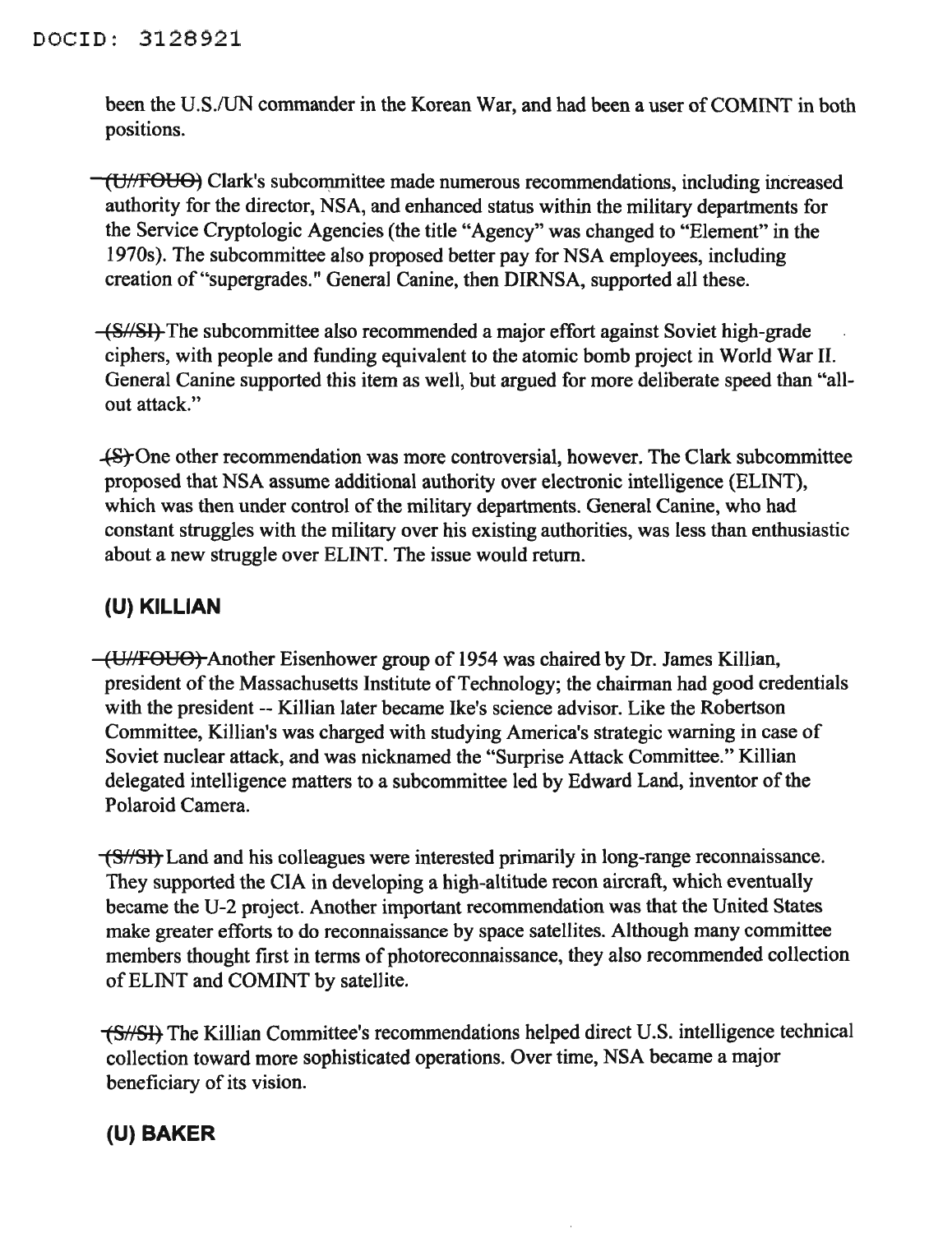(U) As commander-in-chiefin Europe during World War II, General Dwight Eisenhower had learned the value of COMINT. He, his staff, and his generals in the field used it in planning and combat. As president, Ike again read COMINT; further, he supported expensive enhancements to COMINT communications and research on computers. Besides a number of formal committees, he directed a senior official, William H. Jackson, a member of the Brownell Committee that created NSA, to report to him periodically on NSA's circumstances.

(TS//SI) In 1957, early in his second term, Eisenhower established another group to look into cryptology. William O. Baker, vice president for research at Bell Laboratory, was charged with examinin

EO  $1.4. (c)$ The Baker Panel went far beyond its original purpose and took a look at the broad range of American cryptology. The panel's conclusions were as far-reaching as its examination was broad.

(TS/SI) After intensive study, the panel -- like the Robertson Committee before it -concluded that COMSEC

NSA still had much to contribute

EO 1. 4. (c)

against the Soviet Union and other targets.

 $+$ **TS//SI)** First of all,

Finally, a more controversial recommendation, the Baker group said ELINT should be placed under NSA's aegis, echoing the findings of earlier panels.

(8/151)-Finally, the Baker Panel recommended that cryptanalytic research be removed from NSA and reorganized into a specialized "think tank." This would keep long-term studies and daily tasks separate, freeing up the best cryptanalytic minds for research.

(TS//SI) The Baker Panel's recommendations regarding redirection of internal NSA assets were adopted in essence. Although the military services were loath to give up control over ELINT, Eisenhower forced the issue before he left office. (As a side note, the addition of ELINT to NSA's mission led to the U.S. adoption of the term "SIGINT" as a generic word to replace "COMINT.")

(~;4/~1) The idea of a cryptologic think tank was attractive to many, but had pitfalls. DoD and NSA officials believed the creation of separate CA centers would cause morale problems. NSA officials also knew that cryptanalytic success against high-grade systems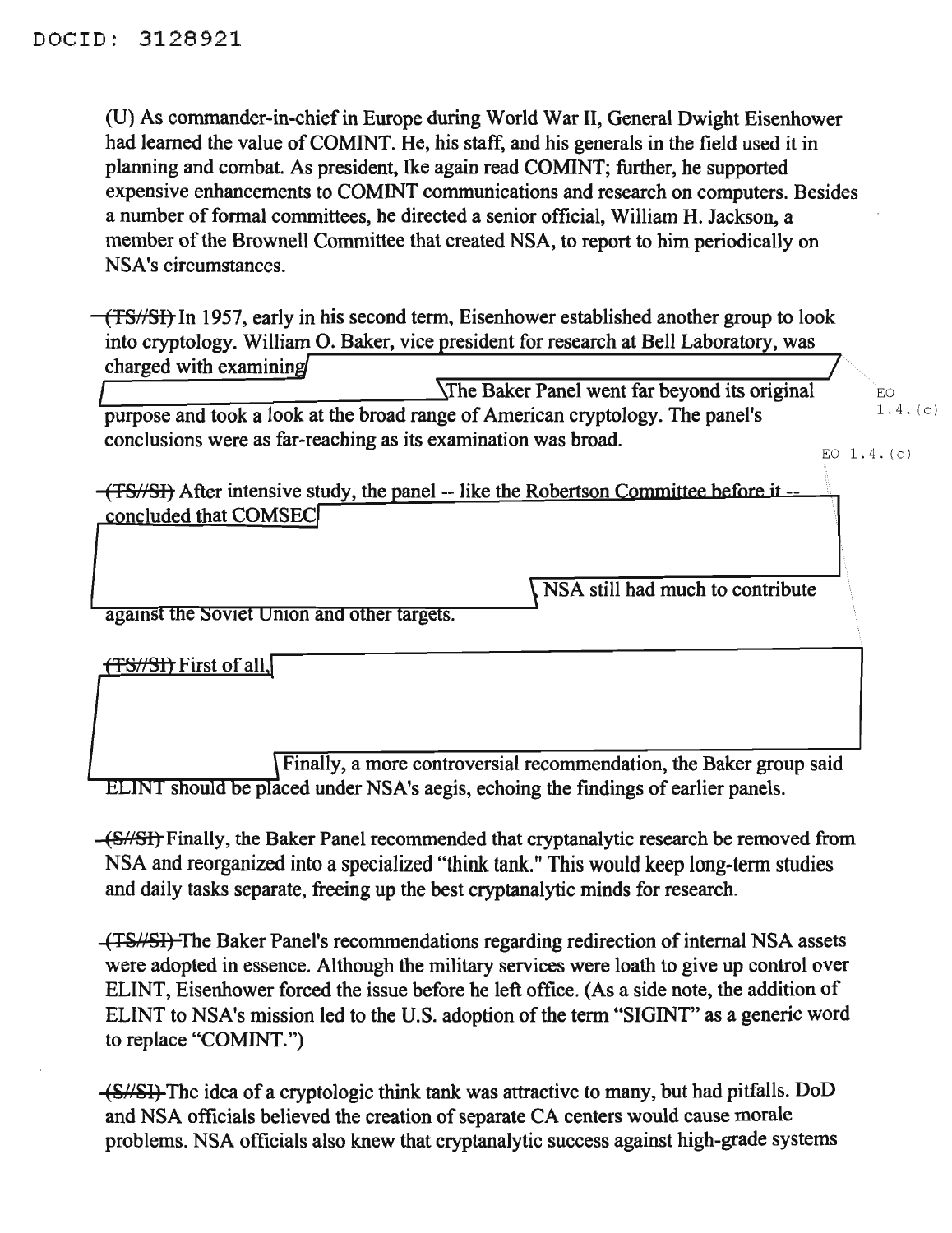often depended upon clues from low-level systems and related disciplines such as traffic analysis. It would be difficult to take advantage of this help if cryptanalysis were split into two tracks. As a compromise, the government established a cryptologic division in the Institute for Defense Analysis, which would permit the government to draw upon the mathematics and cryptologic talent from a number of universities.

#### **(U) REUBEN ROBERTSON**

(U) Another Robertson committee, named for a different Robertson, failed in its primary mission but still caused far-reaching changes to the cryptologic community.

(UHFOUO) Eisenhower's secretary of defense, Charles ("What's good for General Motors is good for the United States") Wilson, sought to bring the Pentagon budget under control and reduce costs. Wilson believed he could achieve major savings in cryptology, so he directed Deputy Secretary Reuben Robertson to form a committee and find ways to keep the cryptologic budget  $\left\{\n\begin{array}{c}\n\text{still big money in the 1950s.}\n\end{array}\n\right\}$ 

LG Reuben Robertson discovered that the cryptologic budget was spread across many areas of Pentagon accounting and was difficult to track. After considerable work, his committee concluded that the cryptologic budget amounted td be impossible to go below that figure without causing harm to American intelligence production. and it would  $E0$  1.4. (c)

 $\overline{C}$  Although it could not get the overall budget figure reduced to the SecDef's desired level, the Robertson committee recommended closures and consolidations of some field sites, which resulted in savings. Also, on committee recommendation, the Service Cryptologic Elements began the practice of unifying field stations where more than one service was represented, with one SCA serving as "host."

 $\overline{+}$ ( $\overline{+}$ ) More importantly, the second Robertson Committee recommended that the cryptologic budget for NSA and the SCAs be centralized under the director, NSA. This recommendation was immediately adopted, with a start date for the Consolidated Cryptologic Program (CCP) to be Fiscal Year 1959. NSA and the (now) SCEs still live with the CCP.

## **(U) KIRKPATRICK**

(U) The Kirkpatrick Committee was convened to study the question of centralizing the intelligence community. Eisenhower felt the community was fragmenting and that intelligence was not getting to consumers who needed it. The committee began work in early 1960, charged with completing its tasks before Eisenhower would leave office in January 1961; the chairman was Lyman Kirkpatrick, inspector general at the CIA.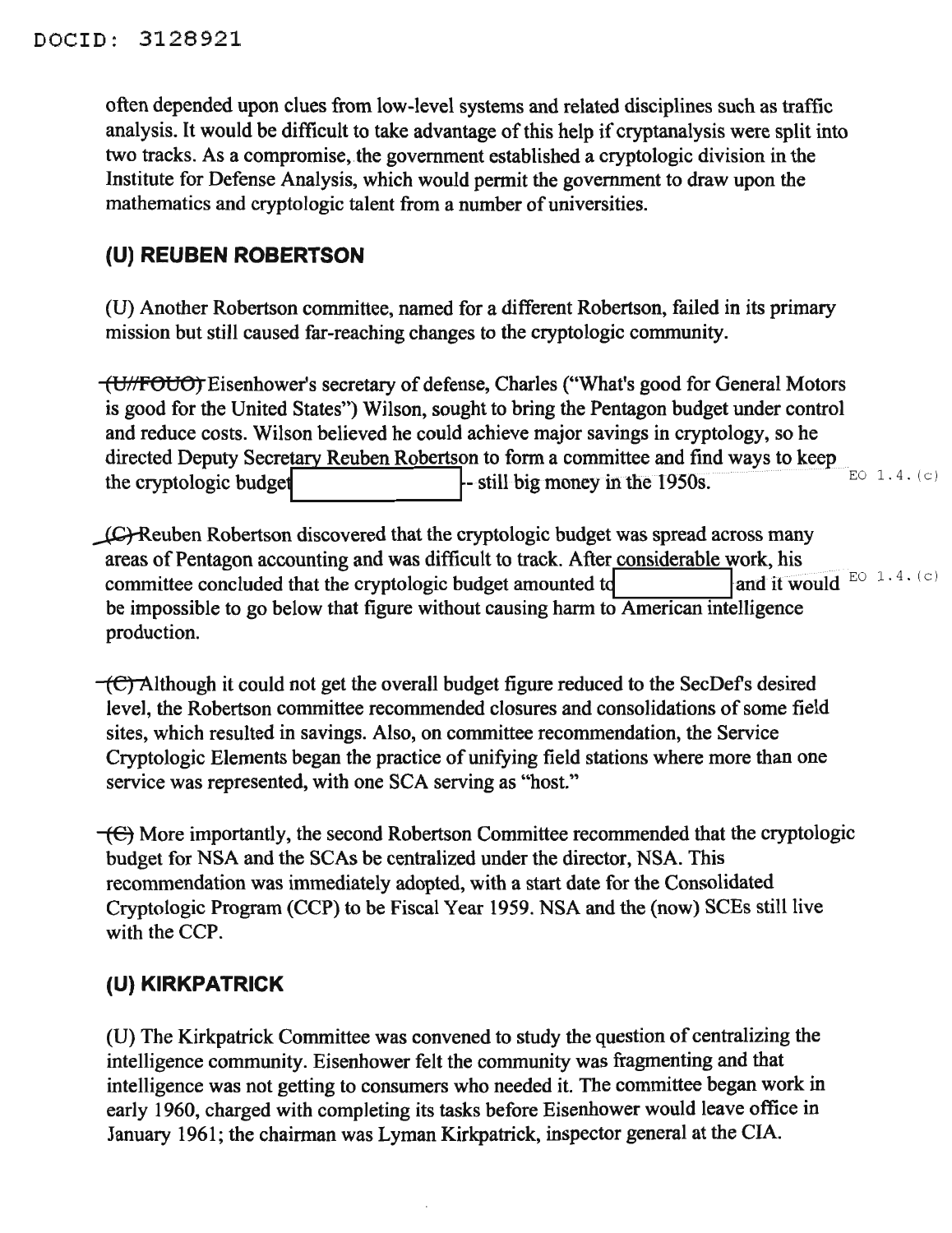(VI/FOUO) The Kirkpatrick Committee made 43 major recommendations. Its major point affecting all agencies was radical reorganization of the U.S. Intelligence Board and creation of an intelligence community staff, subordinate to the Director of Central Intelligence.

 $-$ ( $C$ ) Many recommendations affected NSA indirectly as part of the intelligence community, but one recommendation specifically altered NSA's way of doing business. The Kirkpatrick Committee concluded that the then method of distributing COMINT to military commands or civilian agencies, the SSO system, was outmoded and tended to restrict use of a valuable national resource.

(U/FOUQ) The SSO system, in fact, was World War II vintage and had been modeled on the way the British handled COMINT. The production group forwarded COMINT product to a Special Security Officer in response to standing requirements at a particular command; the SSO would distribute the product to those cleared for it at his location.

 $-$ ( $\epsilon$ ) As a result of the Kirkpatrick recommendations, NSA established the first Cryptologic Support Groups. The CSGs were intended to be active and interactive with their commands or agencies, both in obtaining the COMINT their host needed and helping the recipients interpret product. This began a revolutionary evolutionary process improving ways in which NSA dealt with its customers.

 $\frac{1}{2}$ 

#### **(U) Who Watches the Watchers?**

 $\mu$ U/FOUO) Although the U.S. government had had large COMINT production organizations during World War II, essentially they were merely greatly expanded version of their prewar groups in the Army and Navy. After the war, the first major task for the cryptologic community was centralization, to eliminate duplication and create an economy ofscale.

(Y//POUO)"Once a dependable central organization had been established, President Dwight Eisenhower called into existence a great number of official studies of its structure, operations, and effectiveness in using new technologies. Eisenhower was an experienced consumer of intelligence as well arguably the most knowledgeable figure in government on national defense structure and resources. He knew what the president needed from intelligence, and knew that in critical areas he was not getting the quality of material he had received during the war. His formal studies of all intelligence organizations were established to tell him why there were intelligence shortfalls and to make recommendations to remedy the situation.